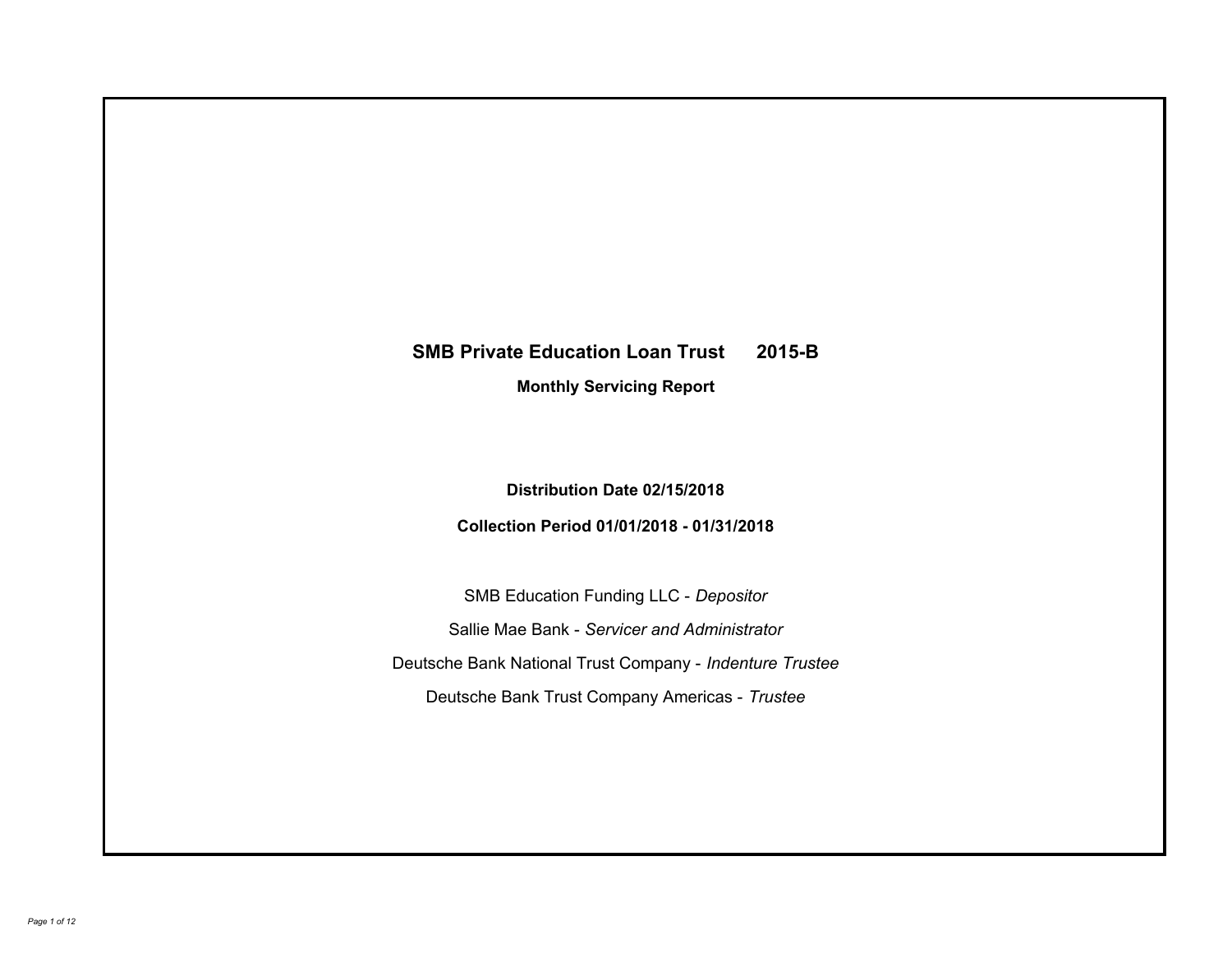A

| <b>Student Loan Portfolio Characteristics</b>                  | <b>Settlement Date</b><br>07/30/2015 | 12/31/2017                        | 01/31/2018                        |
|----------------------------------------------------------------|--------------------------------------|-----------------------------------|-----------------------------------|
| <b>Principal Balance</b><br>Interest to be Capitalized Balance | \$700,964,388.29<br>42,430,107.89    | \$540,875,934.55<br>28,499,561.17 | \$531,913,831.19<br>28,528,200.75 |
| Pool Balance                                                   | \$743,394,496.18                     | \$569,375,495.72                  | \$560,442,031.94                  |
| Weighted Average Coupon (WAC)                                  |                                      |                                   |                                   |
| WAC1 (Contractual Interest Rate on the Loan)                   | 8.20%                                | 9.08%                             | 9.08%                             |
| WAC2 (Average of Applicable Interest Rate)                     | 8.18%                                | 9.04%                             | 9.03%                             |
| WAC3 (Average of Actual Interest Rate)                         | 8.13%                                | 8.96%                             | 8.95%                             |
| Weighted Average Remaining Term                                | 128.84                               | 120.05                            | 119.95                            |
| Number of Loans                                                | 63,899                               | 49,713                            | 49,119                            |
| Number of Borrowers                                            | 43,918                               | 34,006                            | 33,635                            |
| Pool Factor                                                    |                                      | 0.765912982                       | 0.753895859                       |
| Since Issued Total Constant Prepayment Rate (1)                |                                      | 7.95%                             | 8.04%                             |

| <b>Debt Securities</b> | Cusip/Isin | 01/16/2018       | 02/15/2018       |
|------------------------|------------|------------------|------------------|
| A2A                    | 78448QAB4  | \$177,519,754.66 | \$170,119,267.50 |
| A2B                    | 78448QAC2  | \$83,212,385.00  | \$79,743,406.64  |
| A <sub>3</sub>         | 78448QAD0  | \$75,000,000.00  | \$75,000,000.00  |
|                        | 78448QAE8  | \$70,000,000.00  | \$70,000,000.00  |
| ◡                      | 78448QAF5  | \$50,000,000.00  | \$50,000,000.00  |
|                        |            |                  |                  |

| $\sim$<br>◡ | <b>Certificates</b> | <b>Cusip/Isin</b> | 01/16/2018 | 02/15/2018   |
|-------------|---------------------|-------------------|------------|--------------|
|             | Residual            | 78448Q108         | 100,000.00 | \$100.000.00 |

| count Balances          | 01/16/2018   | 02/15/2018     |
|-------------------------|--------------|----------------|
| Reserve Account Balance | 1,896,081.00 | ້ 1,896,081.0∪ |

| <b>Asset / Liability</b>                   | 01/16/2018       | 02/15/2018       |
|--------------------------------------------|------------------|------------------|
| Overcollateralization Percentage           | 19.96%           | 20.62%           |
| Specified Overcollateralization Amount     | \$170,812,648.72 | \$168,132,609.58 |
| <b>Actual Overcollateralization Amount</b> | \$113,643,356.06 | \$115,579,357.80 |

(1) Since Issued Total CPR calculations found in monthly servicing reports issued on or prior to September 15, 2015 originally included loans that were removed from the pool by the sponsor because they became ineligible for the pool between the cut-off date and settlement date. On October 5, 2015, Since Issued Total CPR calculations were revised to exclude these loans and all prior monthly servicing reports were restated. For additional information, see 'Since Issued CPR Methodology' found on page 11 of this report.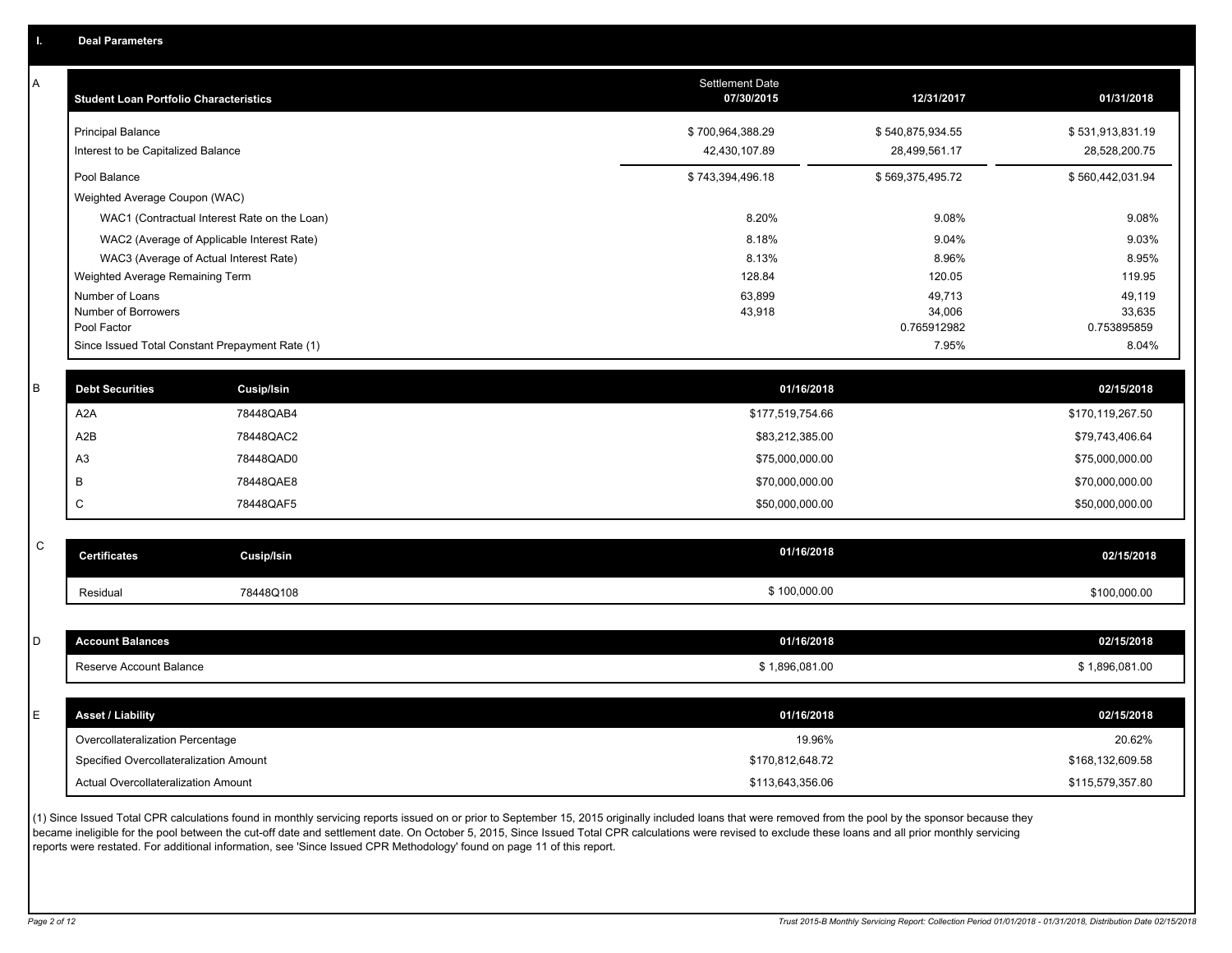# **II. 2015-B Trust Activity 01/01/2018 through 01/31/2018**

| Α | <b>Student Loan Principal Receipts</b>                           |                 |
|---|------------------------------------------------------------------|-----------------|
|   | <b>Borrower Principal</b>                                        | 9,410,219.43    |
|   | <b>Consolidation Activity Principal</b>                          | 0.00            |
|   | Seller Principal Reimbursement                                   | 9,525.01        |
|   | Servicer Principal Reimbursement                                 | 0.00            |
|   | Delinquent Principal Purchases by Servicer                       | 0.00            |
|   | <b>Other Principal Deposits</b>                                  | 0.00            |
|   | <b>Total Principal Receipts</b>                                  | \$9,419,744.44  |
| B | <b>Student Loan Interest Receipts</b>                            |                 |
|   | <b>Borrower Interest</b>                                         | 2,789,154.27    |
|   | <b>Consolidation Activity Interest</b>                           | 0.00            |
|   | Seller Interest Reimbursement                                    | (111.49)        |
|   | Servicer Interest Reimbursement                                  | 0.00            |
|   | Delinquent Interest Purchases by Servicer                        | 0.00            |
|   | Other Interest Deposits                                          | 0.00            |
|   | <b>Total Interest Receipts</b>                                   | \$2,789,042.78  |
| С | <b>Recoveries on Realized Losses</b>                             | \$247,711.80    |
| D | <b>Investment Income</b>                                         | \$13,546.97     |
| E | <b>Funds Borrowed from Next Collection Period</b>                | \$0.00          |
| F | <b>Funds Repaid from Prior Collection Period</b>                 | \$0.00          |
| G | <b>Loan Sale or Purchase Proceeds</b>                            | \$0.00          |
| н | <b>Initial Deposits to Distribution Account</b>                  | \$0.00          |
|   | <b>Excess Transferred from Other Accounts</b>                    | \$0.00          |
| J | <b>Borrower Benefit Reimbursements</b>                           | \$0.00          |
| Κ | <b>Other Deposits</b>                                            | \$0.00          |
| Г | <b>Other Fees Collected</b>                                      | \$0.00          |
| M | <b>AVAILABLE FUNDS</b>                                           | \$12,470,045.99 |
| N | Non-Cash Principal Activity During Collection Period             | \$457,641.08    |
| O | Aggregate Purchased Amounts by the Depositor, Servicer or Seller | \$0.00          |
| P | Aggregate Loan Substitutions                                     | \$0.00          |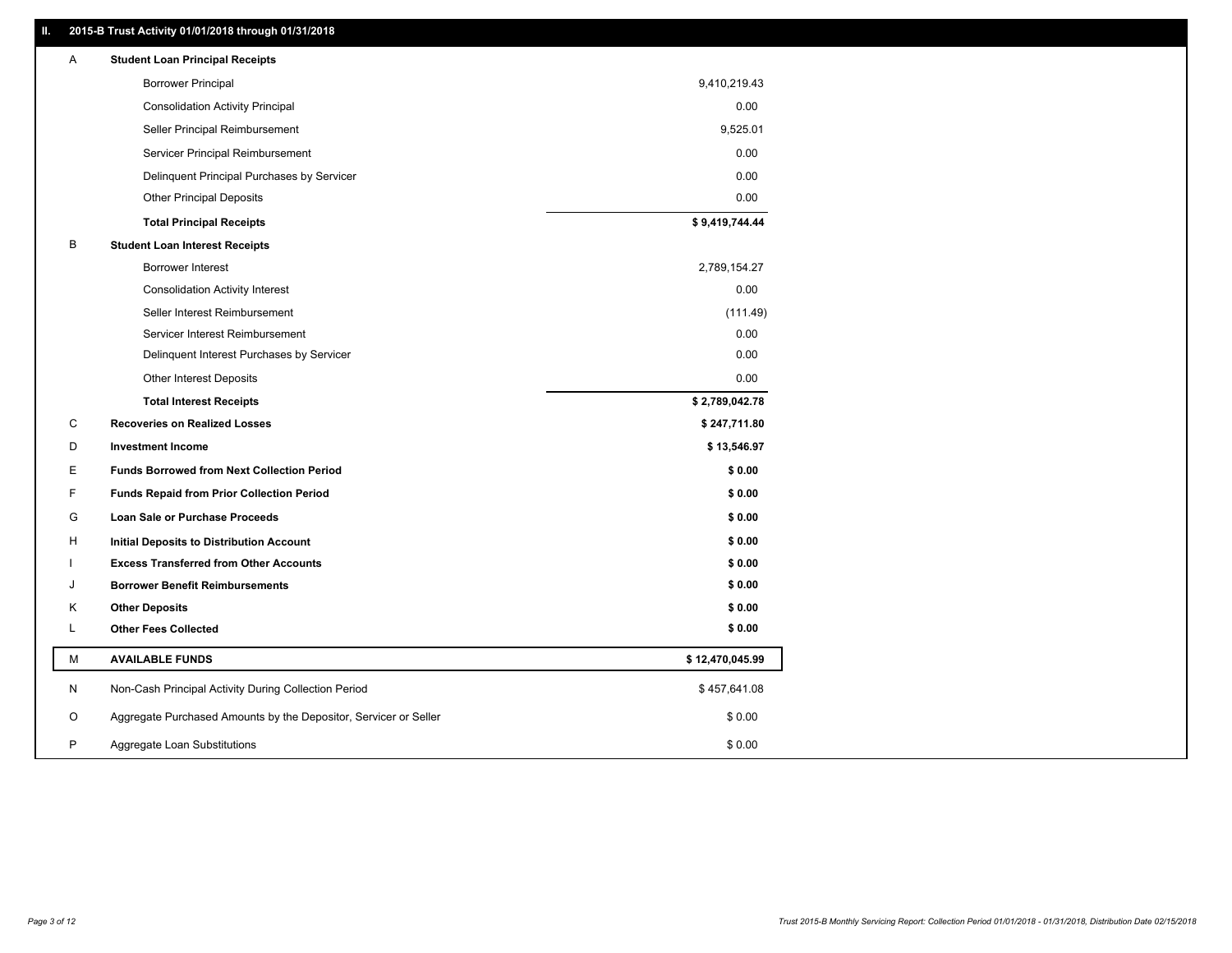|                   |                       |                          |         | 01/31/2018                                                       |                |                            | 12/31/2017               |         |                                                           |                |                            |
|-------------------|-----------------------|--------------------------|---------|------------------------------------------------------------------|----------------|----------------------------|--------------------------|---------|-----------------------------------------------------------|----------------|----------------------------|
|                   |                       | <b>Wtd Avg</b><br>Coupon | # Loans | <b>Principal and</b><br><b>Interest Accrued</b><br>to Capitalize | % of Principal | % of Loans in<br>Repay (1) | <b>Wtd Avg</b><br>Coupon | # Loans | Principal and<br><b>Interest Accrued</b><br>to Capitalize | % of Principal | % of Loans in<br>Repay (1) |
| <b>INTERIM:</b>   | IN SCHOOL             | 10.06%                   | 3,548   | \$53,201,397.12                                                  | 9.493%         | $-$ %                      | 10.06%                   | 3,863   | \$57,447,339.30                                           | 10.090%        | $-$ %                      |
|                   | GRACE                 | 9.97%                    | 1,099   | \$15,025,687.17                                                  | 2.681%         | $-$ %                      | 9.92%                    | 900     | \$12,016,301.30                                           | 2.110%         | $-$ %                      |
|                   | <b>DEFERMENT</b>      | 9.96%                    | 2,685   | \$32,405,427.34                                                  | 5.782%         | $-$ %                      | 9.99%                    | 2,676   | \$32,045,189.78                                           | 5.628%         | $-$ %                      |
| <b>REPAYMENT:</b> | <b>CURRENT</b>        | 8.65%                    | 38,845  | \$416,980,790.10                                                 | 74.402%        | 90.686%                    | 8.68%                    | 39,527  | \$429,062,955.17                                          | 75.357%        | 91.706%                    |
|                   | 31-60 DAYS DELINQUENT | 9.41%                    | 879     | \$12,225,891.09                                                  | 2.181%         | 2.659%                     | 9.51%                    | 724     | \$9,680,124.98                                            | 1.700%         | 2.069%                     |
|                   | 61-90 DAYS DELINQUENT | 8.93%                    | 320     | \$4,434,504.81                                                   | 0.791%         | 0.964%                     | 9.01%                    | 297     | \$3,916,624.82                                            | 0.688%         | 0.837%                     |
|                   | > 90 DAYS DELINQUENT  | 9.60%                    | 172     | \$2,460,368.33                                                   | 0.439%         | 0.535%                     | 9.46%                    | 204     | \$2,660,106.68                                            | 0.467%         | 0.569%                     |
|                   | <b>FORBEARANCE</b>    | 9.37%                    | 1,571   | \$23,707,965.98                                                  | 4.230%         | 5.156%                     | 9.11%                    | 1,522   | \$22,546,853.69                                           | 3.960%         | 4.819%                     |
| <b>TOTAL</b>      |                       |                          | 49,119  | \$560,442,031.94                                                 | 100.00%        | 100.00%                    |                          | 49,713  | \$569,375,495.72                                          | 100.00%        | 100.00%                    |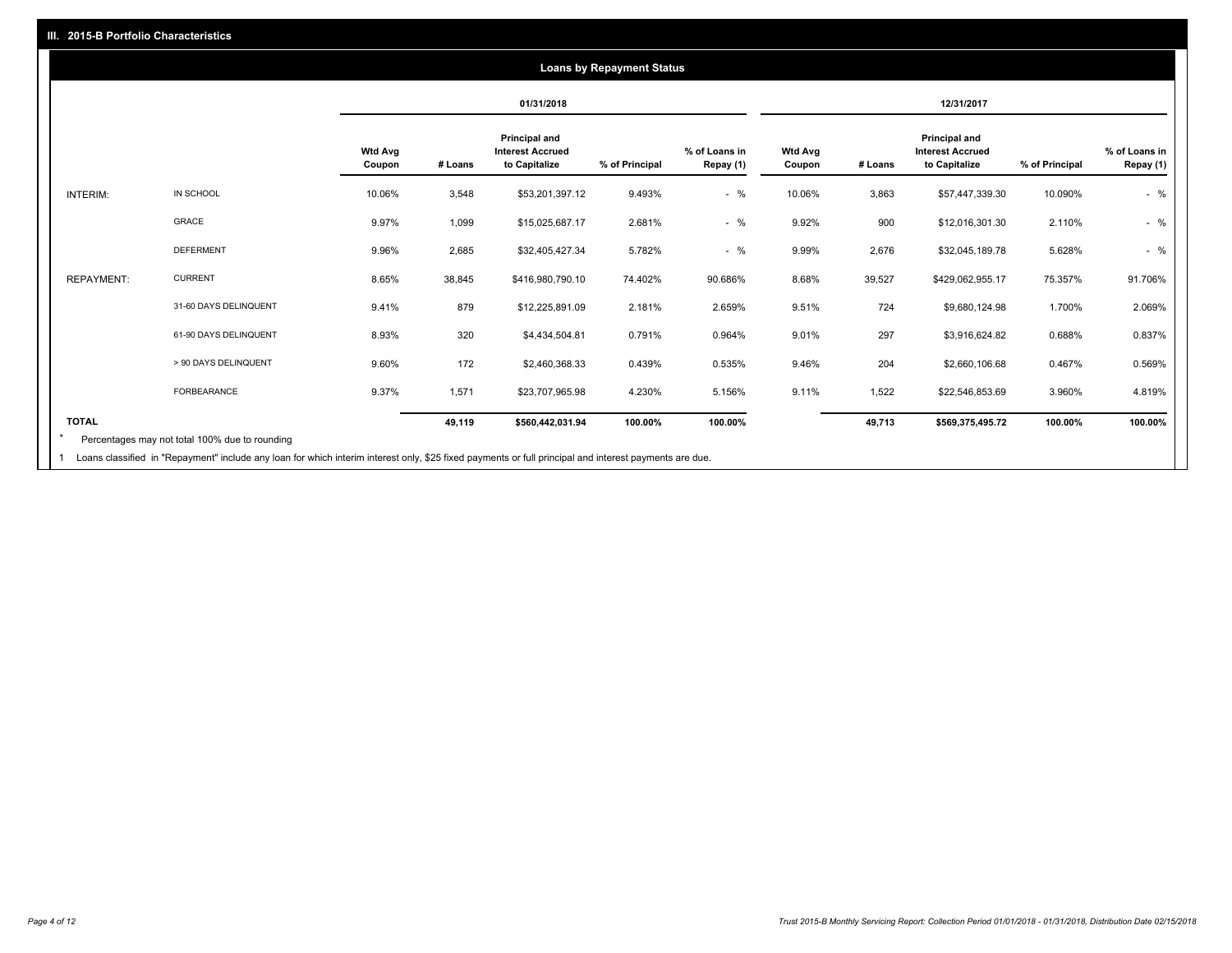|                 |                                                |                          |         |                                                           | <b>Loans by Borrower Status</b> |                                |                          |         |                                                                  |                |                                |
|-----------------|------------------------------------------------|--------------------------|---------|-----------------------------------------------------------|---------------------------------|--------------------------------|--------------------------|---------|------------------------------------------------------------------|----------------|--------------------------------|
|                 |                                                |                          |         | 01/31/2018                                                |                                 |                                |                          |         | 12/31/2017                                                       |                |                                |
|                 |                                                | <b>Wtd Avg</b><br>Coupon | # Loans | Principal and<br><b>Interest Accrued</b><br>to Capitalize | % of Principal                  | % of Loans in<br>P&I Repay (2) | <b>Wtd Avg</b><br>Coupon | # Loans | <b>Principal and</b><br><b>Interest Accrued</b><br>to Capitalize | % of Principal | % of Loans in<br>P&I Repay (2) |
| <b>INTERIM:</b> | IN SCHOOL                                      | 9.61%                    | 7,008   | \$101,885,080.82                                          | 18.179%                         | $-$ %                          | 9.61%                    | 7,648   | \$110,569,077.00                                                 | 19.419%        | $-$ %                          |
|                 | GRACE                                          | 9.53%                    | 2,140   | \$29,876,252.43                                           | 5.331%                          | $-$ %                          | 9.48%                    | 1,750   | \$24,358,421.14                                                  | 4.278%         | $-$ %                          |
|                 | <b>DEFERMENT</b>                               | 9.52%                    | 5,018   | \$59,157,115.13                                           | 10.555%                         | $-$ %                          | 9.54%                    | 5,018   | \$58,643,012.69                                                  | 10.300%        | $-$ %                          |
| P&I REPAYMENT:  | <b>CURRENT</b>                                 | 8.54%                    | 32,078  | \$327,656,063.75                                          | 58.464%                         | 88.670%                        | 8.58%                    | 32,632  | \$338,028,440.43                                                 | 59.368%        | 89.948%                        |
|                 | 31-60 DAYS DELINQUENT                          | 9.40%                    | 827     | \$11,455,869.69                                           | 2.044%                          | 3.100%                         | 9.46%                    | 657     | \$8,786,604.68                                                   | 1.543%         | 2.338%                         |
|                 | 61-90 DAYS DELINQUENT                          | 8.87%                    | 306     | \$4,249,716.56                                            | 0.758%                          | 1.150%                         | 8.98%                    | 290     | \$3,859,449.67                                                   | 0.678%         | 1.027%                         |
|                 | > 90 DAYS DELINQUENT                           | 9.60%                    | 171     | \$2,453,967.58                                            | 0.438%                          | 0.664%                         | 9.45%                    | 196     | \$2,583,636.42                                                   | 0.454%         | 0.687%                         |
|                 | FORBEARANCE                                    | 9.37%                    | 1,571   | \$23,707,965.98                                           | 4.230%                          | 6.416%                         | 9.11%                    | 1,522   | \$22,546,853.69                                                  | 3.960%         | 6.000%                         |
| <b>TOTAL</b>    | Percentages may not total 100% due to rounding |                          | 49,119  | \$560,442,031.94                                          | 100.00%                         | 100.00%                        |                          | 49,713  | \$569,375,495.72                                                 | 100.00%        | 100.00%                        |

WAC reflects WAC3 To conform with company standard reporting these sections now include Princial and Interest Accrued to Capitalize.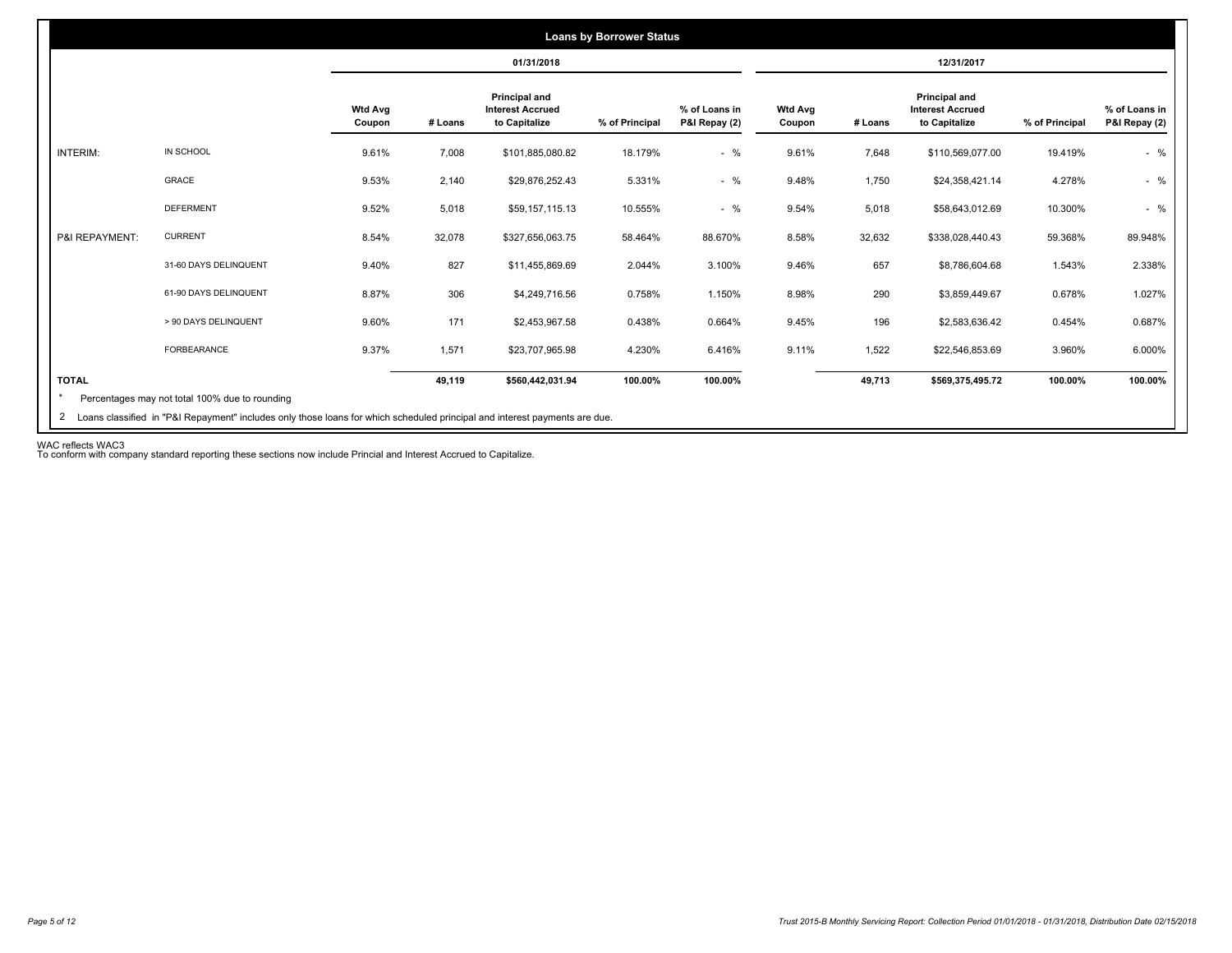|                                                                                                  | 1/31/2018        | 12/31/2017       |
|--------------------------------------------------------------------------------------------------|------------------|------------------|
| Pool Balance                                                                                     | \$560,442,031.94 | \$569,375,495.72 |
| Total # Loans                                                                                    | 49,119           | 49,713           |
| Total # Borrowers                                                                                | 33,635           | 34,006           |
| Weighted Average Coupon                                                                          | 9.03%            | 9.04%            |
| Weighted Average Remaining Term                                                                  | 119.95           | 120.05           |
| Percent of Pool - Cosigned                                                                       | 92.7%            | 92.7%            |
| Percent of Pool - Non Cosigned                                                                   | 7.3%             | 7.3%             |
| Borrower Interest Accrued for Period                                                             | \$4,046,812.87   | \$4,039,175.82   |
| <b>Outstanding Borrower Interest Accrued</b>                                                     | \$31,805,799.89  | \$31,781,412.24  |
| Gross Principal Realized Loss - Periodic *                                                       | \$729,168.63     | \$973,852.26     |
| Gross Principal Realized Loss - Cumulative *                                                     | \$16,827,465.06  | \$16,098,296.43  |
| Recoveries on Realized Losses - Periodic                                                         | \$247,711.80     | \$140,623.39     |
| Recoveries on Realized Losses - Cumulative                                                       | \$2,106,476.55   | \$1,858,764.75   |
| Net Losses - Periodic                                                                            | \$481,456.83     | \$833,228.87     |
| Net Losses - Cumulative                                                                          | \$14,720,988.51  | \$14,239,531.68  |
| Non-Cash Principal Activity - Capitalized Interest                                               | \$1,187,274.67   | \$4,233,826.33   |
| Since Issued Total Constant Prepayment Rate (CPR) (1)                                            | 8.04%            | 7.95%            |
| Loan Substitutions                                                                               | \$0.00           | \$0.00           |
| <b>Cumulative Loan Substitutions</b>                                                             | \$0.00           | \$0.00           |
| <b>Unpaid Servicing Fees</b>                                                                     | \$0.00           | \$0.00           |
| <b>Unpaid Administration Fees</b>                                                                | \$0.00           | \$0.00           |
| <b>Unpaid Carryover Servicing Fees</b>                                                           | \$0.00           | \$0.00           |
| Note Interest Shortfall                                                                          | \$0.00           | \$0.00           |
| Loans in Modification                                                                            | \$25,633,615.99  | \$25,207,567.56  |
| % of Loans in Modification as a % of Loans in Repayment (P&I)                                    | 7.41%            | 7.14%            |
|                                                                                                  |                  |                  |
|                                                                                                  |                  |                  |
| % Annualized Gross Principal Realized Loss - Periodic as a %<br>of Loans in Repayment (P&I) * 12 | 2.53%            | 3.31%            |
| % Gross Principal Realized Loss - Cumulative as a % of<br>Original Pool Balance                  |                  |                  |
|                                                                                                  | 2.26%            | 2.17%            |

\* In accordance with the Servicer's current policies and procedures, after September 1, 2017 loans subject to bankruptcy claims generally will not be reported as a charged-off unless and until they are delinquent for 120 d

(1) Since Issued Total CPR calculations found in monthly servicing reports issued on or prior to September 15, 2015 originally included loans that were removed from the pool by the sponsor because they became ineligible fo the tween the cut-off date and settlement date. On October 5, 2015, Since Issued Total CPR calculations were revised to exclude these loans and all prior monthly servicing reports were restated. For additional information, Issued CPR Methodology' found on page 11 of this report.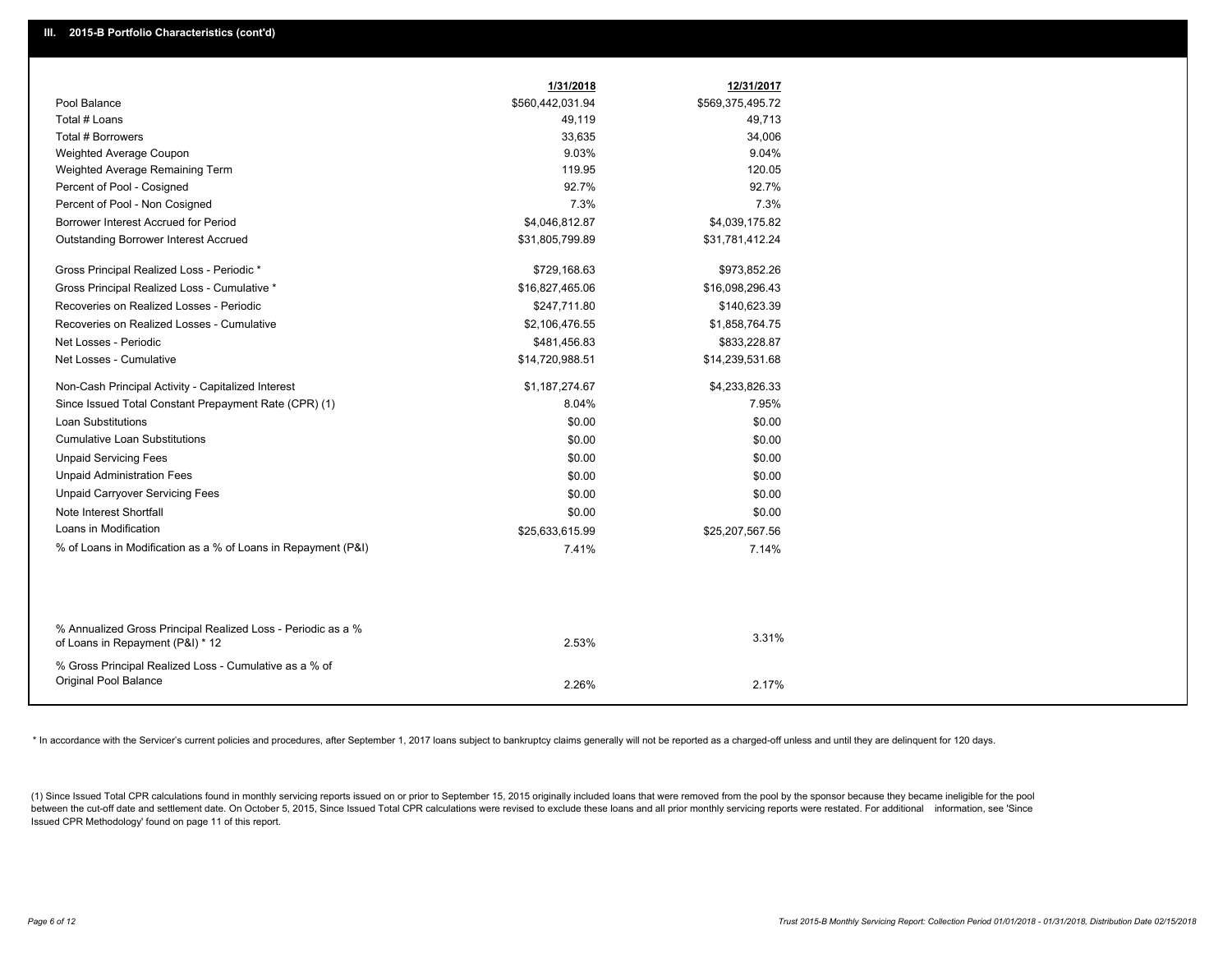#### **Loan Program**  A

|                                    | Weighted<br><b>Average Coupon</b> | # LOANS  | <b>\$ AMOUNT</b> | $%$ *     |
|------------------------------------|-----------------------------------|----------|------------------|-----------|
| - Smart Option Interest-Only Loans | 7.87%                             | 10.554   | \$93,777,332.28  | 16.733%   |
| - Smart Option Fixed Pay Loans     | 8.93%                             | 13,451   | \$177,545,966.43 | 31.680%   |
| - Smart Option Deferred Loans      | 9.31%                             | 25,114   | \$289,118,733.23 | 51.588%   |
| - Other Loan Programs              | $0.00\%$                          | $\Omega$ | \$0.00           | $0.000\%$ |
| Total                              | 8.95%                             | 49,119   | \$560,442,031.94 | 100.000%  |

\* Percentages may not total 100% due to rounding

B

 $\mathbf C$ 

| <b>Index Type</b>     |                                   |          |                  |          |
|-----------------------|-----------------------------------|----------|------------------|----------|
|                       | Weighted<br><b>Average Coupon</b> | # LOANS  | <b>\$ AMOUNT</b> | $%$ *    |
| - Fixed Rate Loans    | 8.29%                             | 9,688    | \$126,456,359.05 | 22.564%  |
| - LIBOR Indexed Loans | 9.14%                             | 39,431   | \$433,985,672.89 | 77.436%  |
| - Other Index Rates   | $0.00\%$                          | $\Omega$ | \$0.00           | 0.000%   |
| Total                 | 8.95%                             | 49,119   | \$560,442,031.94 | 100.000% |

\* Percentages may not total 100% due to rounding

# **Weighted Average Recent FICO**

|        |                  | $%$ *     |
|--------|------------------|-----------|
| 3,890  | \$41,450,772.26  | 7.396%    |
| 3,173  | \$34,636,364.22  | 6.180%    |
| 5,434  | \$61,185,638.61  | 10.917%   |
| 10,802 | \$126,330,796.79 | 22.541%   |
| 25,811 | \$296,708,391.39 | 52.942%   |
| 9      | \$130,068.67     | 0.023%    |
| 49,119 | \$560,442,031.94 | 100.000%  |
|        |                  |           |
|        | # LOANS          | \$ AMOUNT |

WAC reflects WAC3 To conform with company standard reporting these sections now include Princial and Interest Accrued to Capitalize.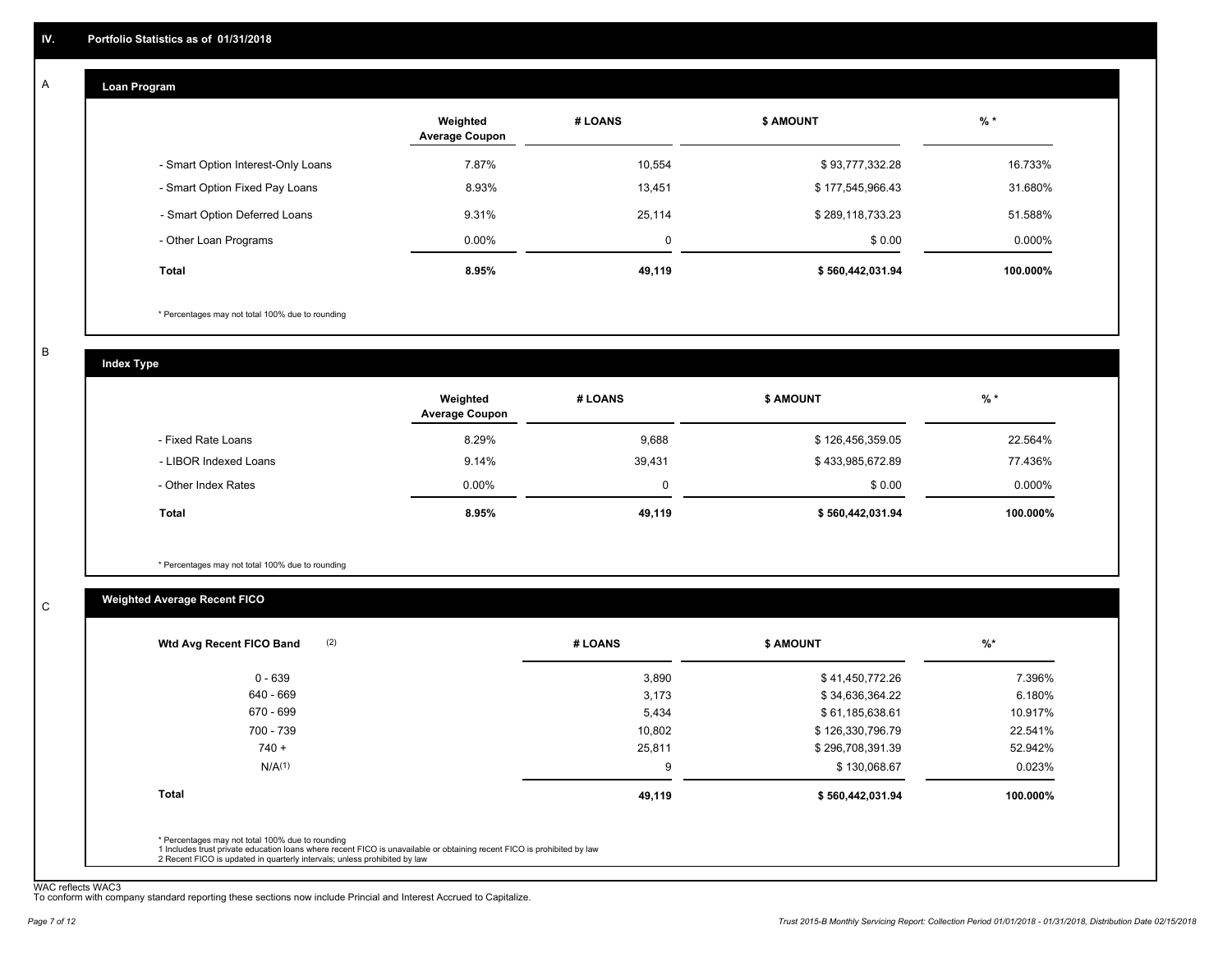| ۷. | 2015-B Reserve Account and Principal Distribution Calculations                                 |                  |  |
|----|------------------------------------------------------------------------------------------------|------------------|--|
| А. | <b>Reserve Account</b>                                                                         |                  |  |
|    | Specified Reserve Account Balance                                                              | \$1,896,081.00   |  |
|    | Actual Reserve Account Balance                                                                 | \$1,896,081.00   |  |
| В. | <b>Principal Distribution Amount</b>                                                           |                  |  |
|    | Class A Notes Outstanding<br>i.                                                                | \$335,732,139.66 |  |
|    | ii.<br>Pool Balance                                                                            | \$560,442,031.94 |  |
|    | First Priority Principal Distribution Amount (i - ii)<br>iii.                                  | \$0.00           |  |
|    | Class A and B Notes Outstanding<br>iv.                                                         | \$405,732,139.66 |  |
|    | First Priority Principal Distribution Amount<br>٧.                                             | \$0.00           |  |
|    | Pool Balance<br>vi.                                                                            | \$560,442,031.94 |  |
|    | Specified Overcollateralization Amount<br>vii.                                                 | \$168,132,609.58 |  |
|    | Available Funds (after payment of waterfall items A through H)<br>viii.                        | \$10,869,465.52  |  |
|    | Class C Notes Outstanding<br>ix.                                                               | \$50,000,000.00  |  |
|    | Regular Principal Distribution Amount (if (iv > 0, (iv - v) - (vi - vii), min(viii, ix))<br>х. | \$13,422,717.30  |  |
|    | Pool Balance                                                                                   | \$560,442,031.94 |  |
|    | xi.                                                                                            |                  |  |
|    | 10% of Initial Pool Balance<br>xii.                                                            | \$74,339,449.62  |  |
|    | First Priority Principal Distribution Amount<br>xiii.                                          | \$0.00           |  |
|    | Regular Principal Distribution Amount<br>XIV.                                                  | \$13,422,717.30  |  |
|    | Available Funds (after payment of waterfall items A through J)<br>XV.                          | \$0.00           |  |
|    | xvi. Additional Principal Distribution Amount (if(ix $\lt$ = x, min(xv, xi - xiii - xiv)))     | \$0.00           |  |
|    |                                                                                                |                  |  |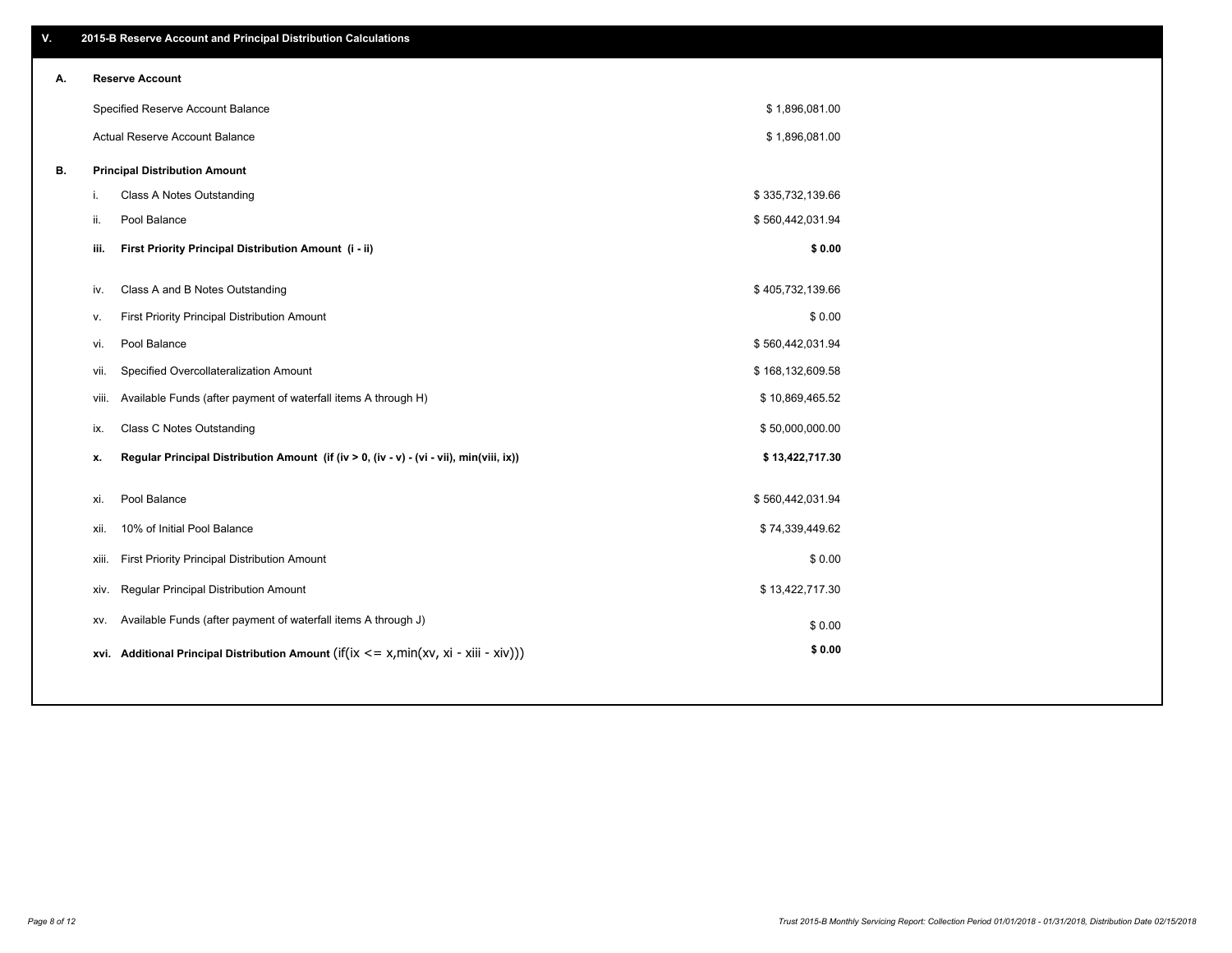|   |                                                         | Paid            | <b>Funds Balance</b> |
|---|---------------------------------------------------------|-----------------|----------------------|
|   | <b>Total Available Funds</b>                            |                 | \$12,470,045.99      |
| A | <b>Trustee Fees</b>                                     | \$0.00          | \$12,470,045.99      |
| B | <b>Servicing Fees</b>                                   | \$361,549.10    | \$12,108,496.89      |
| C | i. Administration Fees                                  | \$8,333.00      | \$12,100,163.89      |
|   | ii. Unreimbursed Administrator Advances plus any Unpaid | \$0.00          | \$12,100,163.89      |
| D | Class A Noteholders Interest Distribution Amount        | \$839,031.70    | \$11,261,132.19      |
| Е | <b>First Priority Principal Payment</b>                 | \$0.00          | \$11,261,132.19      |
| F | Class B Noteholders Interest Distribution Amount        | \$204,166.67    | \$11,056,965.52      |
| G | Class C Noteholders Interest Distribution Amount        | \$187,500.00    | \$10,869,465.52      |
| H | <b>Reinstatement Reserve Account</b>                    | \$0.00          | \$10,869,465.52      |
|   | <b>Regular Principal Distribution</b>                   | \$10,869,465.52 | \$0.00               |
| J | <b>Carryover Servicing Fees</b>                         | \$0.00          | \$0.00               |
| Κ | Additional Principal Distribution Amount                | \$0.00          | \$0.00               |
| L | Unpaid Expenses of Trustee                              | \$0.00          | \$0.00               |
| M | Unpaid Expenses of Administrator                        | \$0.00          | \$0.00               |
| N | Remaining Funds to the Residual Certificateholders      | \$0.00          | \$0.00               |

### **Waterfall Conditions**

|      | Pool Balance                                                                       | \$560,442,031.94 |  |
|------|------------------------------------------------------------------------------------|------------------|--|
|      | Class A and B Notes Outstanding                                                    | \$405,732,139.66 |  |
| iii. | Class C Noteholders' Interest Distribution Ratio (i / ii)                          | 138.13%          |  |
| iv.  | Minimum Ratio                                                                      | 110.00%          |  |
| V.   | Is the Class C Noteholders' Interest Distribution Condition Satisfied (iii $>$ iv) |                  |  |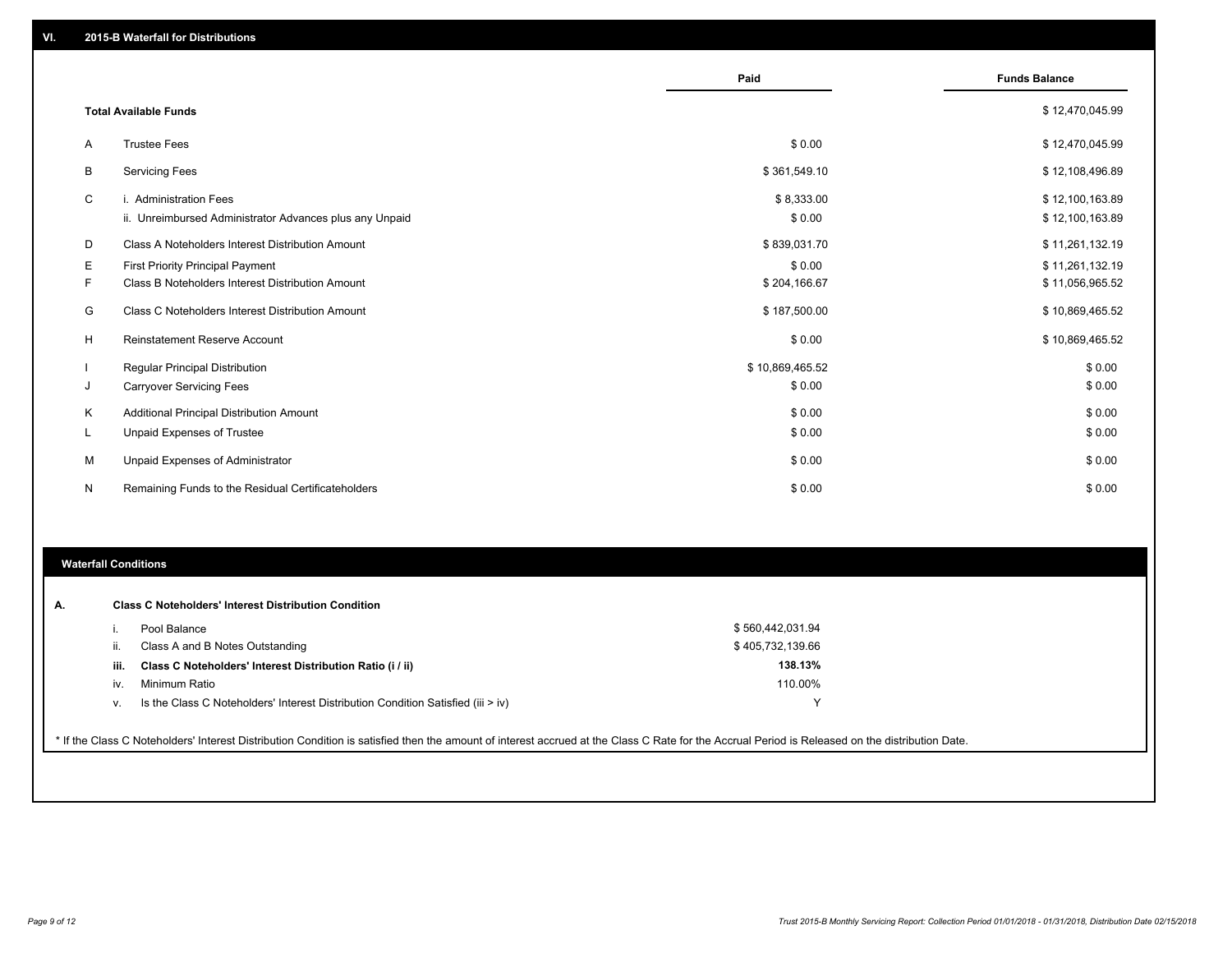| <b>Distribution Amounts</b>                                |                         |                         |                         |
|------------------------------------------------------------|-------------------------|-------------------------|-------------------------|
|                                                            | A <sub>2</sub> A        | A <sub>2</sub> B        | A <sub>3</sub>          |
| Cusip/Isin                                                 | 78448QAB4               | 78448QAC2               | 78448QAD0               |
| <b>Beginning Balance</b>                                   | \$177,519,754.66        | \$83,212,385.00         | \$75,000,000.00         |
| Index                                                      | <b>FIXED</b>            | <b>LIBOR</b>            | <b>LIBOR</b>            |
| Spread/Fixed Rate                                          | 2.98%                   | 1.20%                   | 1.75%                   |
| Record Date (Days Prior to Distribution)                   | 1 NEW YORK BUSINESS DAY | 1 NEW YORK BUSINESS DAY | 1 NEW YORK BUSINESS DAY |
| <b>Accrual Period Begin</b>                                | 1/15/2018               | 1/16/2018               | 1/16/2018               |
| <b>Accrual Period End</b>                                  | 2/15/2018               | 2/15/2018               | 2/15/2018               |
| Daycount Fraction                                          | 0.08333333              | 0.08333333              | 0.08333333              |
| Interest Rate*                                             | 2.98000%                | 2.75945%                | 3.30945%                |
| <b>Accrued Interest Factor</b>                             | 0.002483333             | 0.002299542             | 0.002757875             |
| <b>Current Interest Due</b>                                | \$440,840.72            | \$191,350.35            | \$206,840.63            |
| Interest Shortfall from Prior Period Plus Accrued Interest | $\mathsf{\$}$ -         | $\mathsf{\$}$ -         | $\frac{2}{3}$ -         |
| <b>Total Interest Due</b>                                  | \$440,840.72            | \$191,350.35            | \$206,840.63            |
| Interest Paid                                              | \$440,840.72            | \$191,350.35            | \$206,840.63            |
| <b>Interest Shortfall</b>                                  | $\mathsf{\$}$ -         | $\mathsf{\$}$ -         | $\frac{2}{3}$ -         |
| <b>Principal Paid</b>                                      | \$7,400,487.16          | \$3,468,978.36          | $\frac{2}{3}$ -         |
| <b>Ending Principal Balance</b>                            | \$170,119,267.50        | \$79,743,406.64         | \$75,000,000.00         |
| Paydown Factor                                             | 0.038544204             | 0.038544204             | 0.000000000             |
| <b>Ending Balance Factor</b>                               | 0.886037852             | 0.886037852             | 1.000000000             |

\* Pay rates for Current Distribution. For the interest rates applicable to the next distribution date, please see https://www.salliemae.com/about/investors/data/SMBabrate.txt.

**VII. 2015-B Distributions**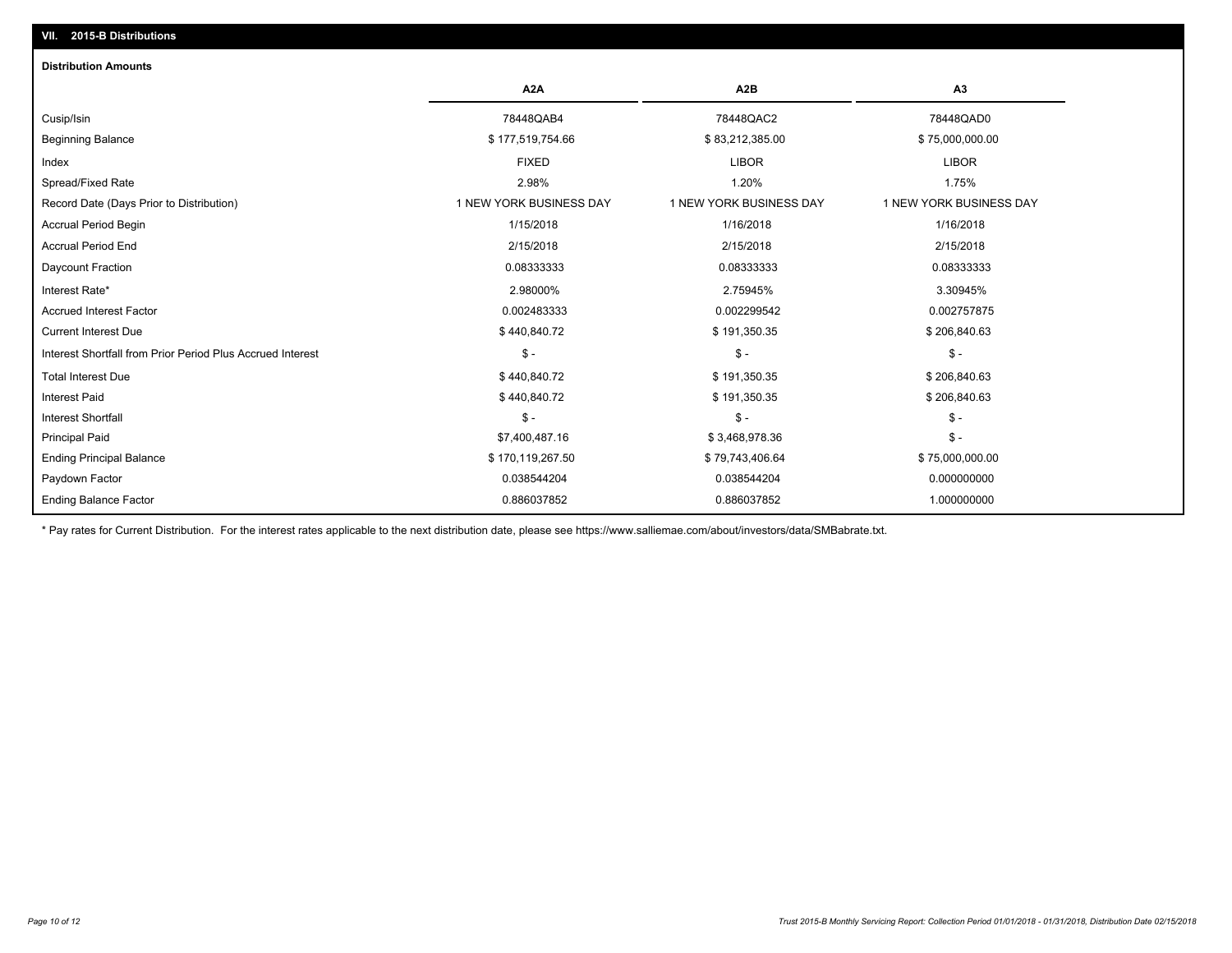| $-919$ $-919$ throughout<br><b>Distribution Amounts</b>    |                         |                         |
|------------------------------------------------------------|-------------------------|-------------------------|
|                                                            |                         |                         |
|                                                            | В                       | c                       |
| Cusip/Isin                                                 | 78448QAE8               | 78448QAF5               |
| <b>Beginning Balance</b>                                   | \$70,000,000.00         | \$50,000,000.00         |
| Index                                                      | <b>FIXED</b>            | <b>FIXED</b>            |
| Spread/Fixed Rate                                          | 3.50%                   | 4.50%                   |
| Record Date (Days Prior to Distribution)                   | 1 NEW YORK BUSINESS DAY | 1 NEW YORK BUSINESS DAY |
| Accrual Period Begin                                       | 1/15/2018               | 1/15/2018               |
| <b>Accrual Period End</b>                                  | 2/15/2018               | 2/15/2018               |
| Daycount Fraction                                          | 0.08333333              | 0.08333333              |
| Interest Rate*                                             | 3.50000%                | 4.50000%                |
| Accrued Interest Factor                                    | 0.002916667             | 0.003750000             |
| <b>Current Interest Due</b>                                | \$204,166.67            | \$187,500.00            |
| Interest Shortfall from Prior Period Plus Accrued Interest | $\mathsf{\$}$ -         | $\frac{1}{2}$           |
| <b>Total Interest Due</b>                                  | \$204,166.67            | \$187,500.00            |
| <b>Interest Paid</b>                                       | \$204,166.67            | \$187,500.00            |
| <b>Interest Shortfall</b>                                  | $\frac{2}{3}$ -         | $\mathsf{\$}$ -         |
| <b>Principal Paid</b>                                      | $\frac{2}{3}$ -         | $\frac{2}{3}$ -         |
| <b>Ending Principal Balance</b>                            | \$70,000,000.00         | \$50,000,000.00         |
| Paydown Factor                                             | 0.000000000             | 0.000000000             |
| <b>Ending Balance Factor</b>                               | 1.000000000             | 1.000000000             |

\* Pay rates for Current Distribution. For the interest rates applicable to the next distribution date, please see https://www.salliemae.com/about/investors/data/SMBabrate.txt.

**VII. 2015-B Distributions**